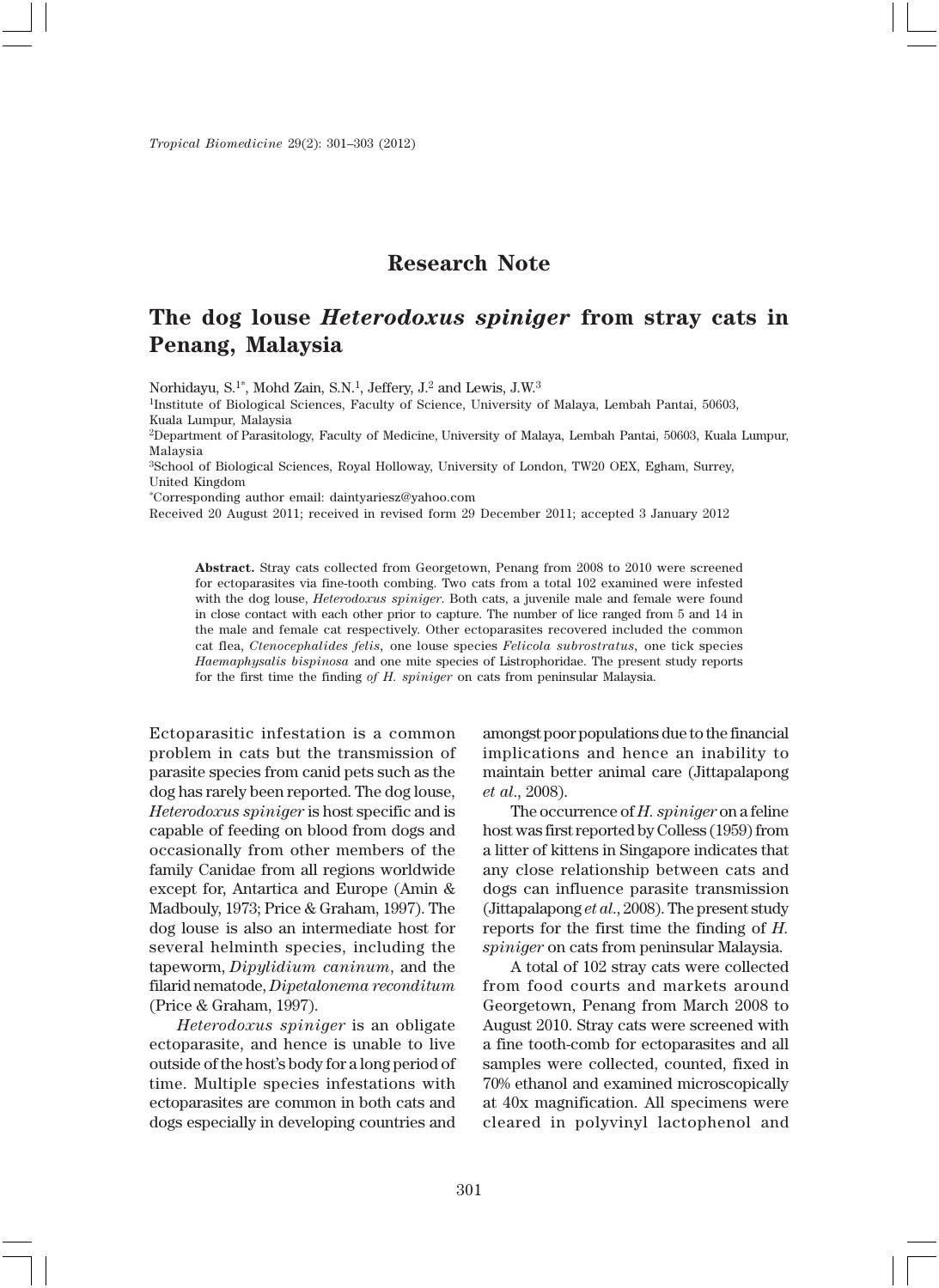temporarily mounted for identification using the morphological characteristics described by Price & Graham (1997).

Two of 102 cats examined, a juvenile male and female, were found to be infested with *H. spiniger.* Both cats were found to be in close contact prior to capture. Up to 5 and 14 lice were recovered in each male and female cat respectively with twice as many female lice being recovered than male lice.

The head of *H. spiniger* is subtriangular, with an amber to black colour (Fig. 1a). The post palpal processes, characteristic of the family Boopiidae are present on the ventral side of the head immediately behind the maxillary palps (Fig. 1b). The sexes can be easily separated. In the male, the end of the abdomen is rounded (Fig. 1c) and in the female the end of the abdomen is lobed (Fig. 1d). The presence of prominent male genitalia incorporating the chitinised copulatory appendages further distinguishes the sexes.

Other ectoparasites recovered from both cats included the common cat flea *Ctenocephalides felis,* one louse species *Felicola subrostratus,* one tick species *Haemaphysalis bispinosa* and one mite species of Listrophoridae. Infestations with lice, ticks, mites and fleas did not appear to adversely affect the health of the stray cats in the present investigation.

*Heterodoxus spiniger* is generally host specific to dogs. Colless (1959) previously reported a case of *H. spiniger* infesting a litter of kittens in Singapore and concluded that cross transmission of *H. spiniger* took place due to close contact between dogs and cats. Although the kittens were infested with up to 50 lice of both sexes and at various stages of growth, it is unlikely that infestation of cats with these lice would be commonplace and clearly, the second time the lice reported after more than 5 decades attest to it. Close contact between dogs and cats in the environment or in the laboratory animal house can allow cross-infection to take place between the canine and feline species. The poor physical condition of the kittens, together with inadequate maintenance, may also have contributed to the infestation.



Figure 1. a) *Heterodoxus spiniger* b) ventral view sub triangular head with two post palpal processes (arrows) behind the maxillary palps (arrowheads) c) End of male abdomen with male genitalia (arrow) d) End of female abdomen